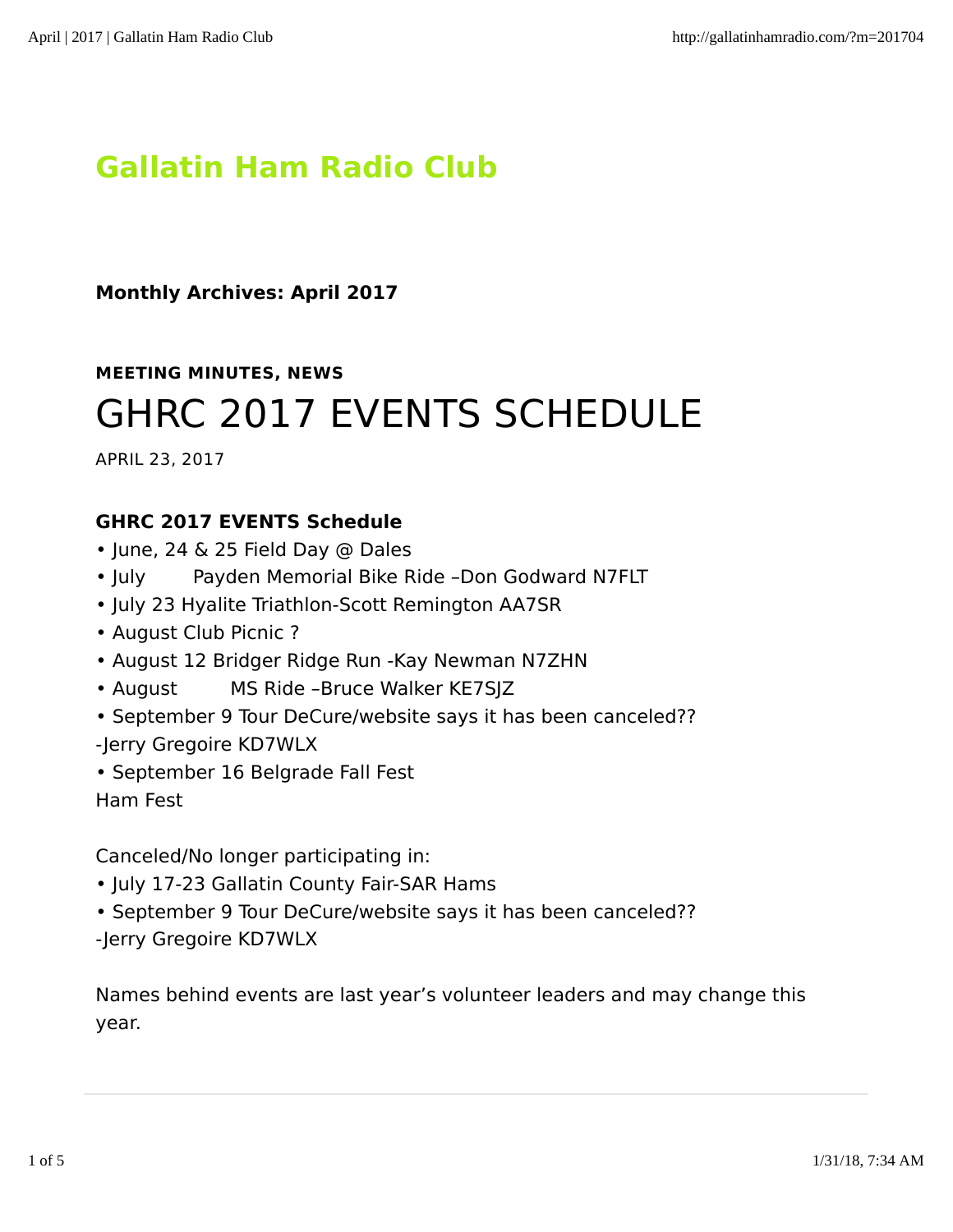## **MEETING MINUTES** APRIL 2017 MINUTES

APRIL 22, 2017

#### **April 2017 Minutes**

Present: Bruce Walker KE7SJZ President Ray Harbeck KG7RAU Vice President Eric Anderson AC7V Treasurer Falicia Anderson KF7TAH Secretary Harley Leach KI7XF Anne Harbeck KG7RAS Cody Harbeck KG7TLQ Tori Harbeck David Hohmann AG7DF Jim Hall AA8Y Don Godward N7FLT Norm Reger KD7TQM Renee Reger KF7DER Wayd Walker WA7YD Charles Lehmann AG7BF Michael Andersen N7DAY Larry Hayden KF7L Leon Helms N6VS Jerry McDonald W7FVB Larry Scofield KI7MFF Frank DeLangis KD4OTY Matt Griffin KI7LNA David Schwer KG7CCY Larry Springer K6PJ Ingrid Roldan KI7NLC Pat Sands AE7NZ Ryan Weber W7KJC Jerry Gregoire KD7WLX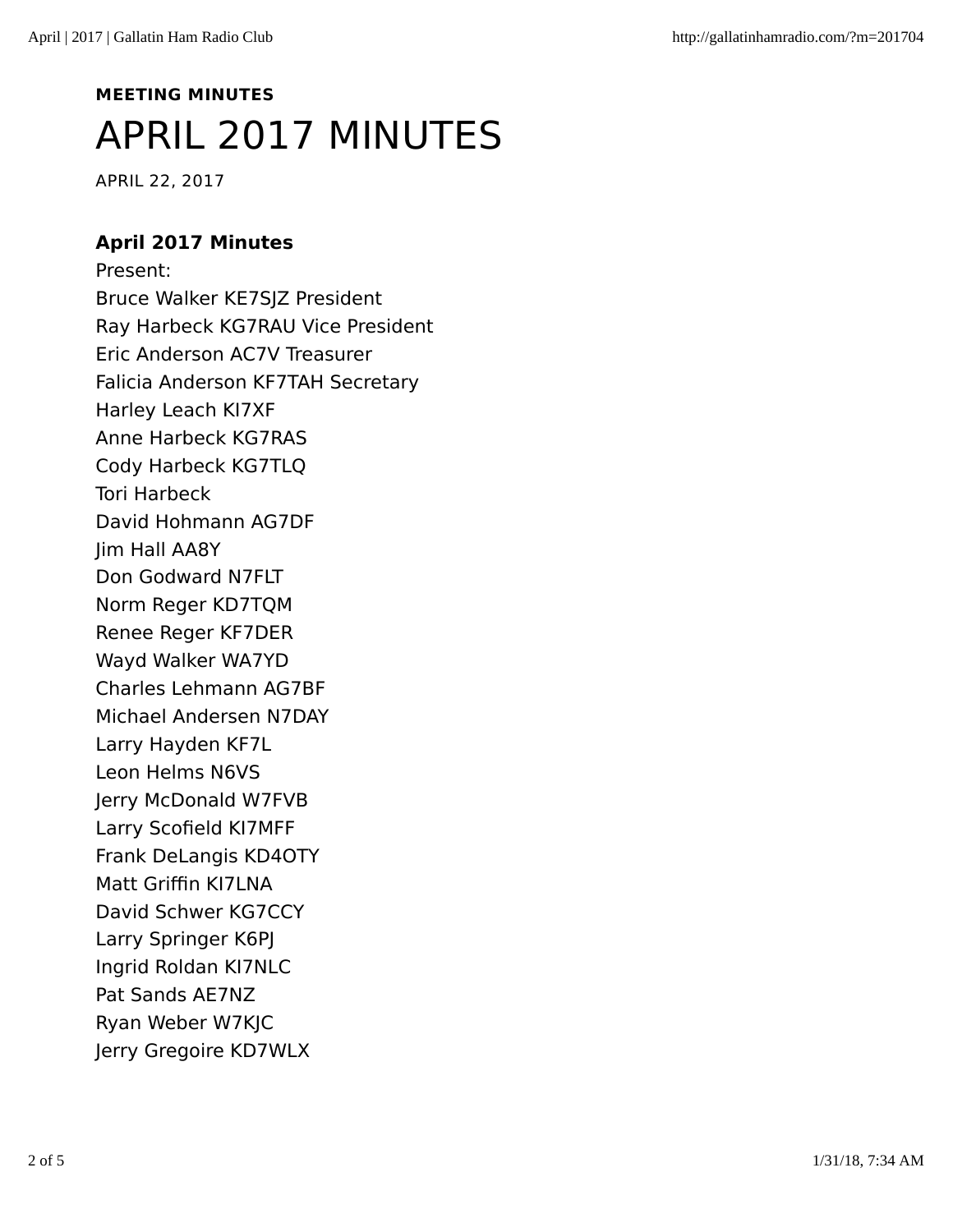**Call to Order:** Bruce Walker KE7SJZ called the meeting to order @7:00 PM. Fol‐ lowed by introductions

**Minutes:** Minutes accepted

**Treasurer's report:** Beginning Balance of \$1,279.26, collected \$145.00 in dues. Ending balance of \$1,424.26

-Remember Dues for 2017; \$10 for student, \$20 for single member, \$25 for fam‐ ily. Please give check or cash to Eric Anderson AC7V, there is no PayPal account at this time

**Ham test**: March 4th had eight or nine test takers, all passed

#### **ERA:**

MRLA dues go to Harley Leach KI7XF

-Remember Dues for 2017, suggested annual \$30, can be paid online with PayPal **SAR:** Don Godward N7FLT-Couple of events. New World Gulch hikers and sprained ankle on Drinking Horse

**88 Net:** Wayd Walker WA7YD-Going good, have control operators every week and quite a few check-ins

88 net is every Tuesday at 8 P.M. on the 88 repeater

**Foxhunt:** Harley Leach KI7XF- will try to have more on weekends

**HF:** Marginal/spotty

#### **MSU Ham;**

Club- David Schwer KG7CCY -Nothing new

Class- Nothing reported

#### **Old Business:**

• MRLA-still working

 $\sim$ Snowbird link can be brought up on the MRLA. It's at the same time as the 88 net. They would like Montanans to check in. Connect 196, disconnect 197. It will shut off after 10 minutes

- Ham/Prepper Fest: Ray Harbeck KG7RAU-Maybe in the fall, outside, somewhere
- Building up Bridger; Neil Ramhorst KL7JGS-Building on hold for a while, at least
- 1 year. 911 is requesting modifications done to building plans
- Antenna/home owner's bill: Not doing much
- Lone Peak Repeater/447: 5 off split 163.2. The repeater will give temperature, time, date, etc. A new digipeater is in the works

• Gardiner/Livingston/Paradise Valley repeater: Harms sent a gps coordination for purposed site which will have a better linking path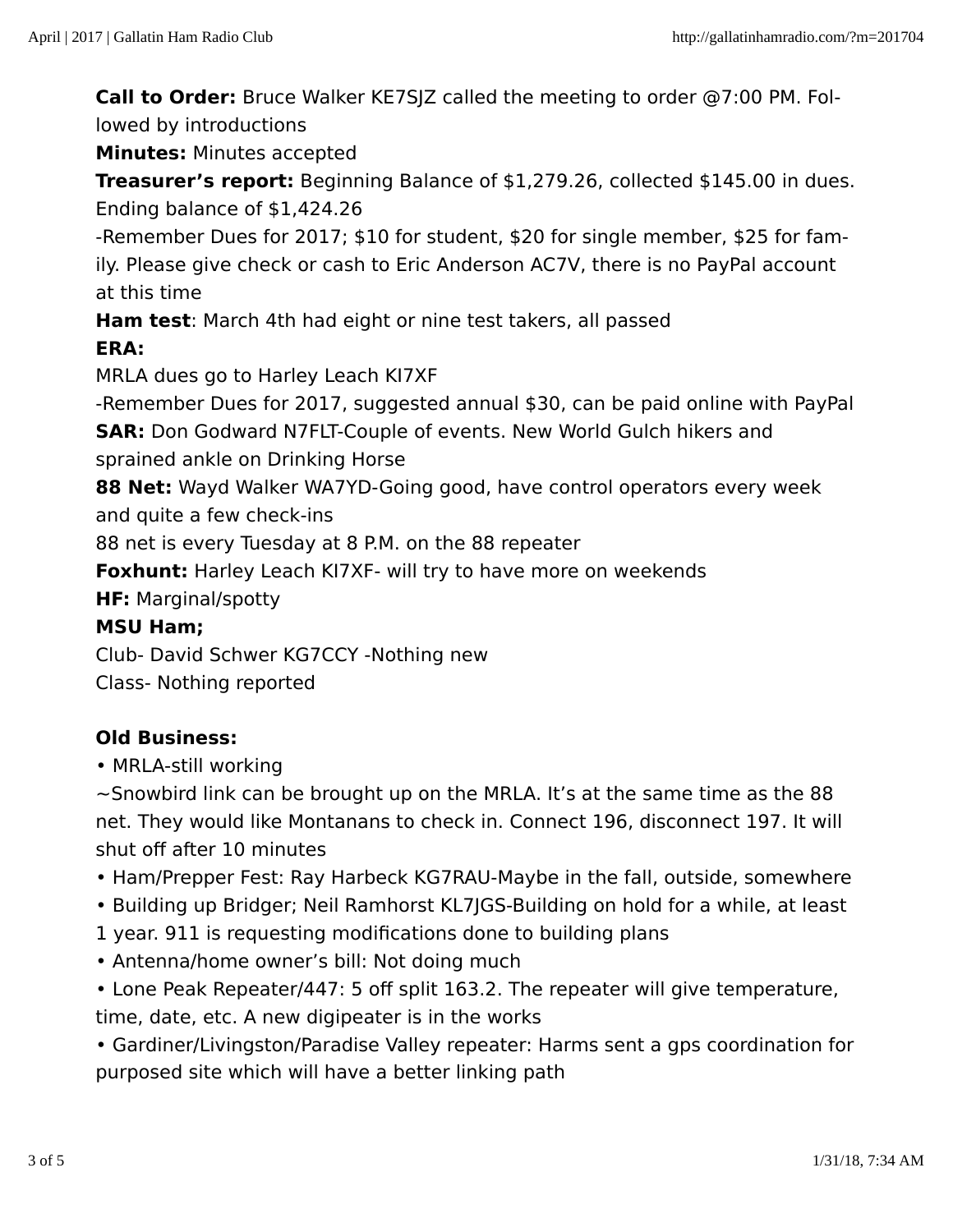#### **New Business:**

• For Sale: Two TS430's, mid 80's, from the middle school ham club. Asking \$250-\$350. Money will be donated to the Bridger Building. Contact Don Godward N7FLT for more info

• Field day: Dale is offering his place again. Pig will need to be ordered soon. Pig cost \$350 last year

• Website: David Hohmann AG7DF-Please contact David at ag7df@yahoo.com if you see any changes/updates that need to be made to the website. Falicia An‐ derson KF7TAH will hold a copy of websites' login info. A different web builder may be considered depending on the cost. Renewal of the site is due in Septem‐ ber. There will be more info at the June meeting

#### **Announcements:**

Meeting Adjourned @ 7:35 PM

Presentation: Ray Harbeck KG7RAU-Put together the Montana program from Harley's laminated map. They also went over how to hand program the Baofeng. Thank you Ray

Minutes respectfully submitted by Falicia Anderson KF7TAH

Gallatin Ham Radio Club address: **GHRC** PO Box 4381 Bozeman, MT, 59772

#### **GHRC 2017 EVENTS Schedule**

- June, 24 & 25 Field Day @ Dales
- July Payden Memorial Bike Ride –Don Godward N7FLT
- July 23 Hyalite Triathlon-Scott Remington AA7SR
- August Club Picnic ?
- August 12 Bridger Ridge Run -Kay Newman N7ZHN
- August MS Ride –Bruce Walker KE7SJZ
- September 9 Tour DeCure/website says it has been canceled??
- -Jerry Gregoire KD7WLX